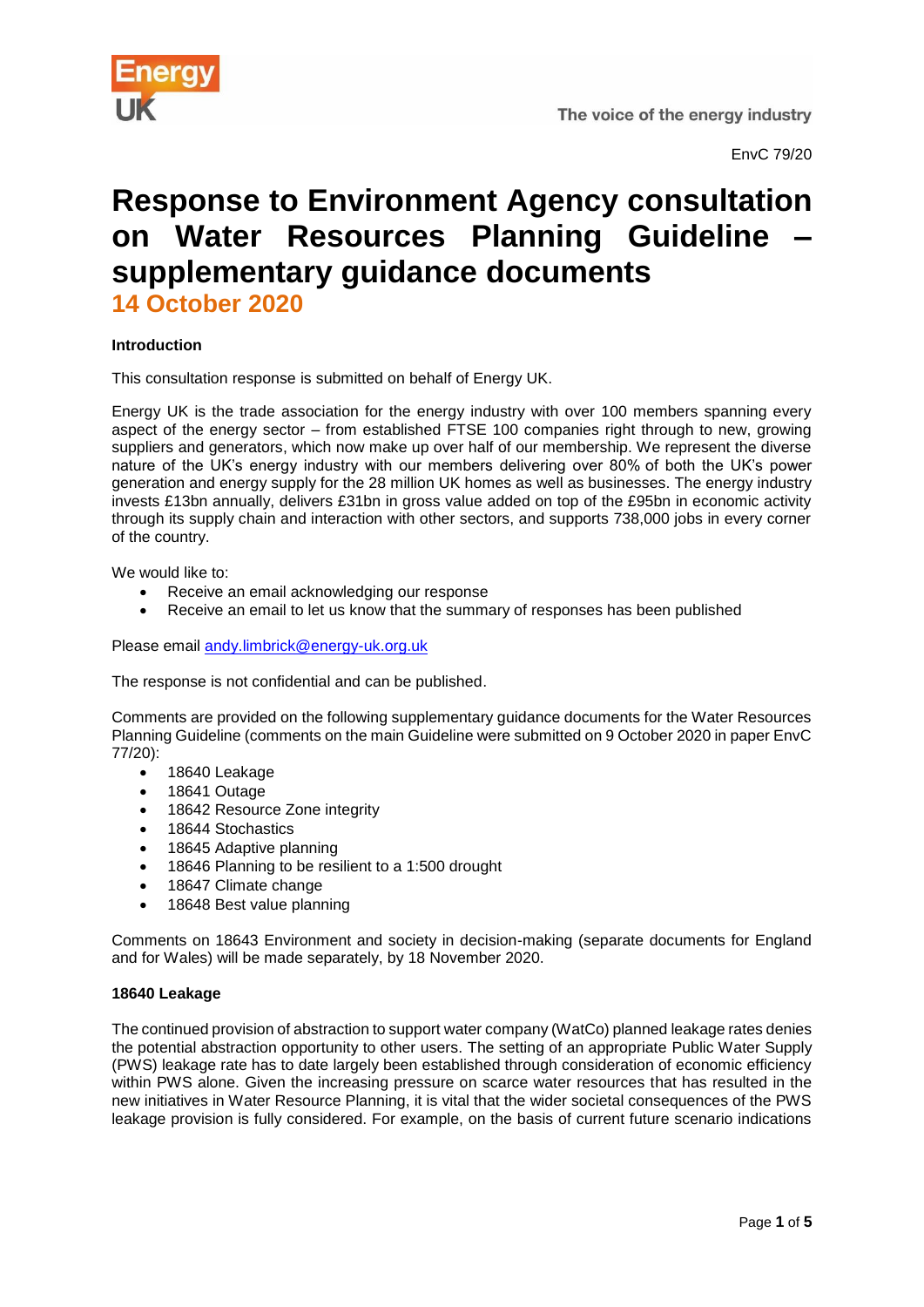

EnvC 79/20

(Gasparino & Edwards, 2020<sup>1</sup> ) the current WatCo leakage of 3000 Ml/d (Supplementary Guidance 18640) would support the entire freshwater needs of the power/energy sector in 2050. However, according to the National Framework for Water Resources (March 2020) abstractors cannot assume their current licensed quantities to be available in future. Provision for the current PWS leakage rate appears to be a major contributor to the pressure on abstraction for other sectors and the environment.

Tolerated leakage supported by abstraction contributes to pressure on other abstractors and the aquatic environment when water resource is scarce. This societal effect should be factored into the setting of targets for leakage reduction. Regional Water Resource Planning may offer a good framework within which to explore this possibility in a quantified way. The interaction within Regional Planning should be about leakage target setting rather than leakage 'forecasting'.

## **18641 Outage**

We recognise the inevitability of 'outage' in any complex system such as PWS and that planning to achieve a given performance target should make reasonable provision for outage. We also note that the occurrence of outage is likely to be related, at least in part, to resource devoted to maintenance and inspection, etc. and this requires optimisation. In determining that optimisation in conjunction with other approaches to management of outage, where management of outage could be in part through the holding of 'spare' licence capacity, the wider societal consequences of holding 'spare' capacity for this purpose should be assessed since, depending on circumstances, that provision could increase pressure on non-PWS licences.

# **18642 Resource Zone integrity**

Water Resource Zone (WRZ) definition is linked to within-WatCo network topology. Increasing the interconnectivity of existing WRZs should be considered as a measure in a Water Resource Management Plan (WRMP) as this may allow the potential benefit of a third party supply option which is geographically limited to a particular WRZ to be realised in another existing WRZ.

#### **18644 Stochastics**

**.** 

We strongly agree that the historical record provides only one instance of a time series. If all relevant factors are stationary, a sufficiently long time series could provide all the necessary statistics. However, when the factors are far from stationary, the historic record is by no means a reasonable characterisation of potential outcomes.

The thrust of the stochastic supplementary guidance is in relation to weather and river flows but the key point is equally applicable to other aspects of water resource and wider aquatic environment planning. For example, the Environment Agency (EA) makes use of Recent Actuals scenarios (typically a 6 year period preceding the most recent Abstraction Licensing Strategy update). Since the factors influencing a given abstractor's use of its abstraction are manifold and far from stationary, a single 6 year historic time series may well not be a true reflection of the way that licence could have been used (i.e. its true worth to the abstractor and society in relation to the product or service provided through that abstraction) had the market circumstances for that abstractor been different. Some abstractors participate in activity with long-term 'natural' planning cycles (such as the power sector) where the abstraction at a given site would be expected to evolve (with short-term fluctuation) over periods commensurate with asset life and asset renewal periods (say 20-30 years).

In particular, although other abstractors and the aquatic environment respond to the river flows they experience, we question the way that data are used to drive planning and wider management. For example, if a given year is particularly wet and the environment responds to high flow conditions resulting in improved ecological quality, is it reasonable to take that quality as the basis of classification

<sup>1</sup> Gasparino, U. & Edwards, N.A. (2020). 'Scenarios for the projection to 2050 of water use by power producers – with a focus on WRE', Joint Environmental Programme, ENV/660/2020.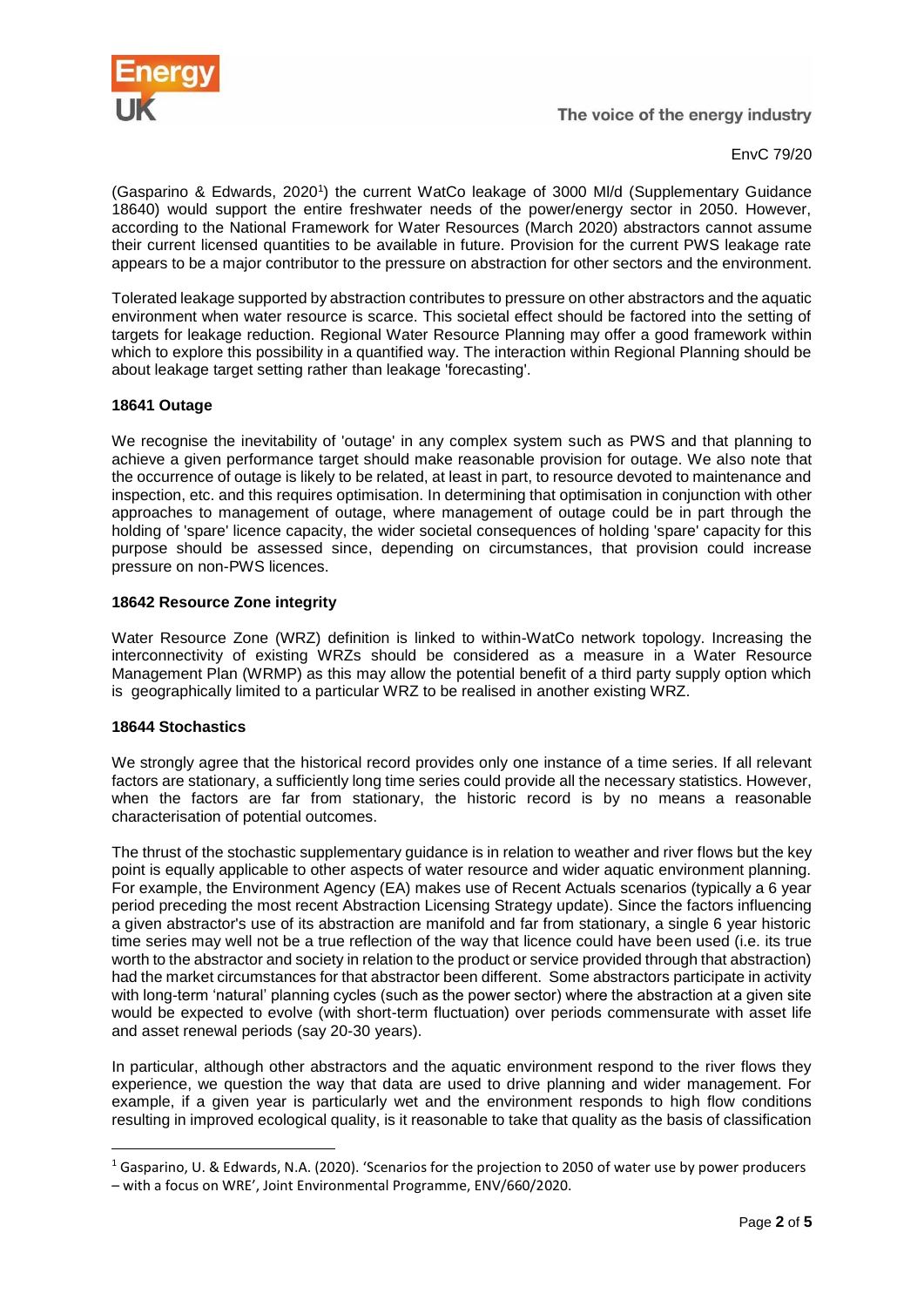

The voice of the energy industry

EnvC 79/20

for Water Framework Directive (WFD) purposes and in particular to regard any reduction in quality resulting from a return to normal flow conditions as a deterioration? Is this any different from an improvement in quality resulting from net abstraction in a given year being atypically low (as a result of particular market conditions occurring in that year)?

We would welcome the thinking which has led to the introduction of approaches other than use of historic time series for weather and river flows also to be extended to other aspects of water resource planning. Its use in PWS demand planning is noted (p7). The thinking should also be extended to abstractor use scenarios. Some of the factors influencing use of a licence are correlated with weatherrelated factors (e.g. p7) but others are not.

# **18645 Adaptive planning**

The WRMP cycle allows PWS to use adaptive planning in this sense. However, the flexibility retained in adaptive planning by PWS may create uncertainty for those outside PWS who rely on water resource supplies and PWS water discharges for their resilient operation and to underpin the case for investment in long-life, water-dependent, strategic infrastructure assets such as power and energy plant, there being no such adaptive statutory planning in other sectors. This aspect of adaptive WatCo planning should be considered in regional planning and the consequences for other sectors of committing to a specific adaptive planning approach should be fully explored. Some forms of adaptive planning, whilst providing some useful benefit in the limited PWS arena, might lead to significantly suboptimal outcomes from a societal perspective when the consequences for other major water resource users such as power/energy and agriculture are considered. However, other forms of adaptive planning may promote clarity in the light of uncertain future circumstances, which would benefit all participants.

## **18646 Planning to be resilient to a 1:500 drought**

Third party supply options should be evaluated in the context of the system resilience rather than be associated with any particular unreliable PWS source of supply.

We support the requirement to achieve resilience without use of drought order and permits as early as possible. There may well be innovative third party supply options that would be easily implementable (with no or minor infrastructure need) and early engagement of WatCos with these innovative options should be required. It should also be required that appropriate assessment frameworks (rather than continuing to use traditional WatCo capacity-based approaches) are considered. For example, it would be appropriate to consider utilisation rather than to solely consider capacity when assessing low utilisation supply options.

We strongly support exclusion of drought orders and permits from baseline deployable output assumptions. This will increase the engagement of WatCos with innovative third party supply options, promoting multi-sector approaches.

#### **18647 Climate change**

No comments.

#### **18648 Best value planning**

Overall, the guidance does not address with clarity how value in a best value WRMP and/or a Regional Plan is to be defined. In particular, to whom does it maximise value? Is it the WatCo, WatCo customers, society within the WatCo area or the whole of society? The statement follows that ...

*A best value plan … seeks to achieve an outcome that increases the overall net benefit to customers, the wider environment and overall society.*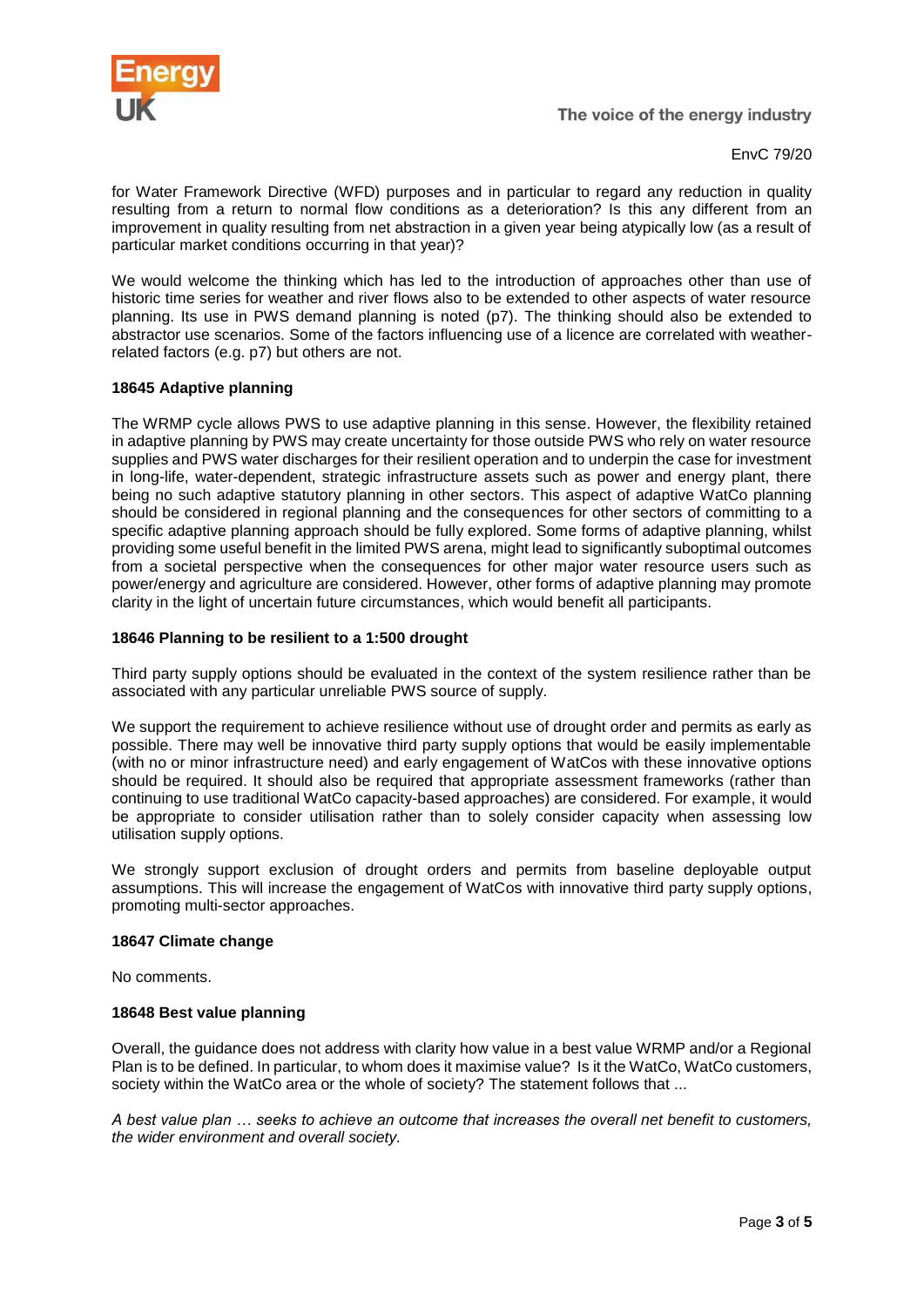

The voice of the energy industry

EnvC 79/20

Since the benefit to customers and the wider environment would seem likely to be subsets of the overall society benefit, the purpose of their being singled out here is unclear.

The relationship between best value planning for regional planning and WRMPs could be usefully discussed in regard to several aspects of planning.

The section on establishment of objectives for the WRMP (Section 2.1) could usefully include some guidance on how these objectives are to be established and be consistent with the objectives of Regional Water Resource Planning and in particular the resilience and reasonable future needs of non-PWS abstractors. Establishing an appropriate set of objectives for the WRMP is vital since 'best value' will be obtained through the option set which delivers the objectives in a best value way.

In 2.2 the 'social benefits' illustrated are a limited subset of benefits to wider society (which would include interests of other abstractors such as power/energy, agriculture) whose interests could be adversely affected by the WRMP (e.g. in relation to WatCo abstraction licences). In 2.2 the scope intended for the set of economic factors could be usefully discussed in the guidance e.g. do the factors relate only to customers of PWS (e.g. in relation to non-household demand), or do they cover the interests of non-PWS abstractors?

In 2.2 clarity on the Regional Plan and WRMP is provided on metrics, but the key aspect is objectives, which remains far from clear.

2.3 suggests the WatCo is the sole determiner of objectives for a given WRMP. How is this setting informed/constrained by objectives set at Regional Planning level?

In 2.3, depending on interpretation, the suggestion of WatCos going beyond 'policy aims' might lead to adverse consequences for some stakeholders or wider society. The best value plan represents an appropriate balance between multiple interests and 'going beyond' the plan in certain policy areas may therefore not be consistent with that balance.

Linked to this, in 2.4, whilst it is reasonable that Government policy should guide options to be considered, the extent to which these options should be taken up within the best value plan is a matter for the planning process and should not be 'baked in' to the best value plan as a constraint. If Government had intended the policy to be treated as a constraint it could have so regulated/directed.

In 2.6, effective engagement with stakeholders is one important aspect of planning, but a key issue to be addressed is the extent to which the best value WRMP (or Regional Plan) should deliver the benefits those stakeholders are themselves seeking through their participation in water resource planning (e.g. where those stakeholders are not PWS WatCo customers). For example, the societal opportunity cost represented by permitting WatCo abstraction to cover WatCo target leakage rates, with potential adverse effects on the interests of non-PWS abstractors and the aquatic environment, is identified in our consultation response on the leakage supplementary guidance and on the overall Water Resources Planning Guideline.

It is not clear what guidance the discussion in Section 2.7 on the geographic scale of the best value 'lens' is intended to give. It is evident that best value could be determined differently from different perspectives, but the key issue on which to provide clarity is the definition of best value WRMP and best value Regional Plan.

Whilst alignment is clearly encouraged in the guidance, and this is welcome, the final section on regional and WRMP in Section 2.7 would seem to suggest that stakeholders such as non-PWS abstractors cannot assume that a WatCo will act in accordance with any balance of interests and principles agreed with the Regional Planning framework. This will undermine the outcome, and indeed meaningful participation in regional planning, since the Regional Plan itself is not statutory and, for the regional process to have value, all participants must participate in good faith.